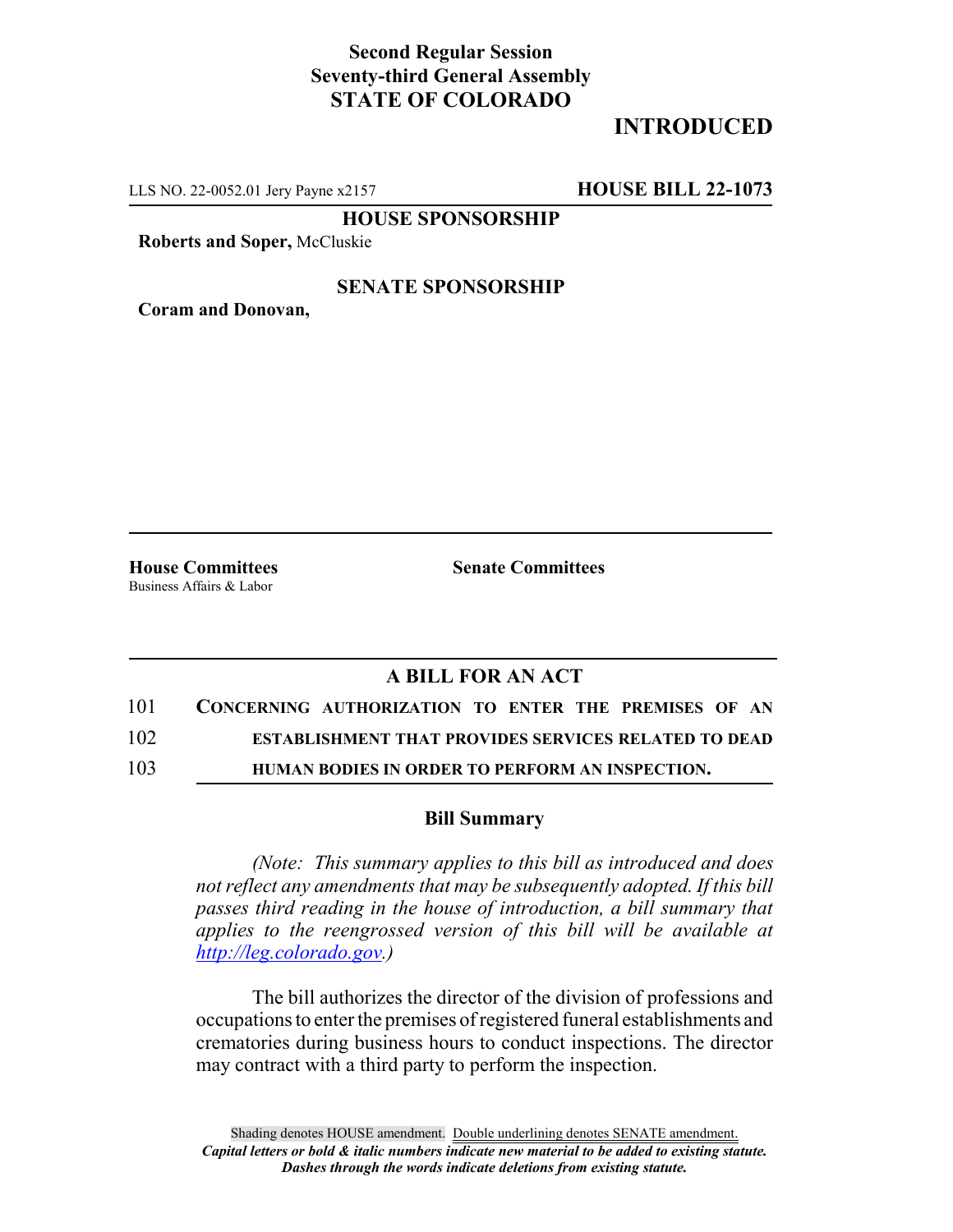*Be it enacted by the General Assembly of the State of Colorado:*

 **SECTION 1.** In Colorado Revised Statutes, 12-135-401, **amend**  $3 \qquad (3)$  as follows:

 **12-135-401. Powers and duties of the director - rules.** (3) (a) The director may investigate the activities of a funeral 6 establishment or crematory upon his or her THE DIRECTOR's own initiative or upon receipt of a complaint or a suspected or alleged violation of this article 135. THE DIRECTOR MAY CONTRACT WITH A PRIVATE PARTY TO PERFORM AN INSPECTION.TO PERFORM AN INSPECTION, THE DIRECTOR OR A PRIVATE PARTY WITH WHOM THE DIRECTOR CONTRACTS TO PERFORM THE INSPECTION MAY ENTER THE PREMISES OF A FUNERAL ESTABLISHMENT OR CREMATORY WITH FULL RIGHT OF INGRESS AND EGRESS DURING BUSINESS HOURS.

 (b) EACH FUNERAL ESTABLISHMENT REGISTERED UNDER SECTION 12-135-110 OR CREMATORY REGISTERED UNDER SECTION 12-135-303 IS DEEMED TO HAVE CONSENTED TO ANY INSPECTION AUTHORIZED IN THIS 17 SUBSECTION (3) AS A CONDITION OF THE REGISTRATION.

 (c) Section 12-20-403 applies to investigations, hearings, and other proceedings under this section.

 **SECTION 2. Act subject to petition - effective date.** This act takes effect at 12:01 a.m. on the day following the expiration of the ninety-day period after final adjournment of the general assembly; except 23 that, if a referendum petition is filed pursuant to section 1 (3) of article V of the state constitution against this act or an item, section, or part of this act within such period, then the act, item, section, or part will not take effect unless approved by the people at the general election to be held in